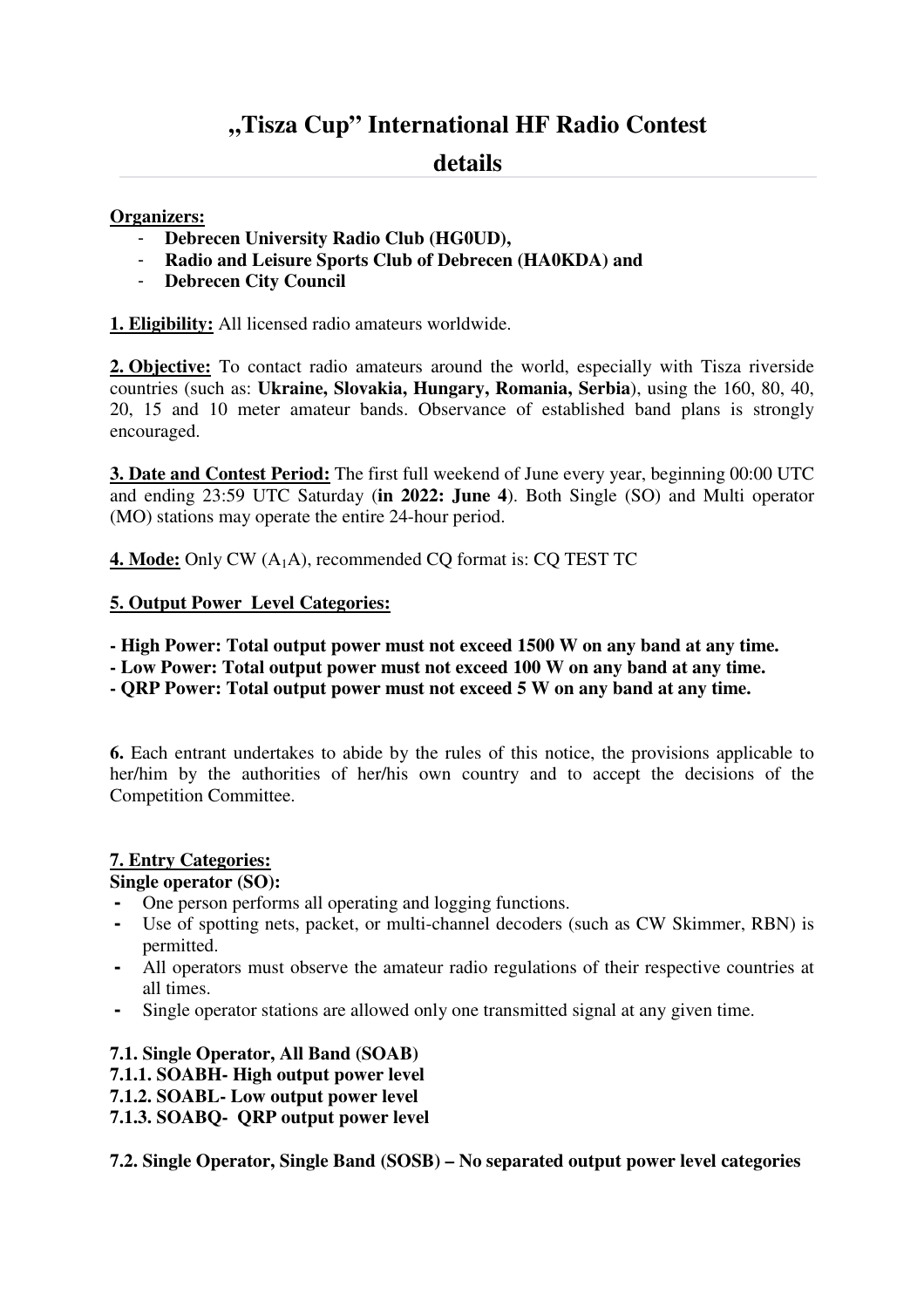The SOSB participant can enter in a maximum of two different single band categories. This allows a station, for example to enter log for 10m and 160m with both eligible for awards. This option must be selected by the operator during LOG upload. Only one log must contains all contacts.

Single Band entrants operating other bands during the contest are encouraged to submit check logs for their other bands to aid in the log cross-checking process.

## **7.3. Multi Operator, Single Transmitter (MOST) 7.3.1. MOSTH- High power level 7.3.2. MOSTL- Low power level**

Must remain on a band for at least 10 minutes before changing bands. The "10 minute clock" starts when a first QSO is logged (Run station). The run station minimum time to stay on a band is 10 minutes. A quick band change in order to work a new multiplier is allowed – so it is OK to work one new multiplier station and return to the main band. Alternating CQs on two or more frequencies is not permitted.

All operators must observe the amateur radio regulations (e.g. power limits) of their respective countries at all times.Violation of the band change rules will reclassify the entry as a checklog.

## **7.4. Multi Operator-Multi Transmitter (MOMT)-No separated output power level categories**

 The six contest bands may be activated simultaneously. Only one transmitted signal per band is permitted at any time. Violation of the band rules will reclassify the entry as a checklog.

#### **7.5. For Tisza riverside countries (Ukraine, Romania, Slovakia, Hungary, Serbia) The same rules and categories as SOAB, SOSB, MOST and MOMT**

#### **8. Contest Exchange:**

**8.1. S**end signal report (RST) and CQ zone.

**8.2.** A complete exchange must be logged for each valid QSO.

#### **9. Valid Contact:**

#### **9.1. Each competing station may establish a connection with any other station during the competition, without restriction.**

**9.2.** The same station may be worked once per band for QSO credit.

**9.3.** A station may only be worked for credit in the portion of the band that is generally accepted for the mode used.

**9.4.** Cross mode, cross band and repeater contacts are not valid QSOs.

**9.5.** Where contest-preferred segments are incorporated into regional band plans, participants must observe them.

**9.6.** The use of non-amateur radio means of communications (e.g. telephone or the Internet) for the purpose of soliciting a contact (or contacts) during the contest period is inconsistent with the spirit and intent of these rules.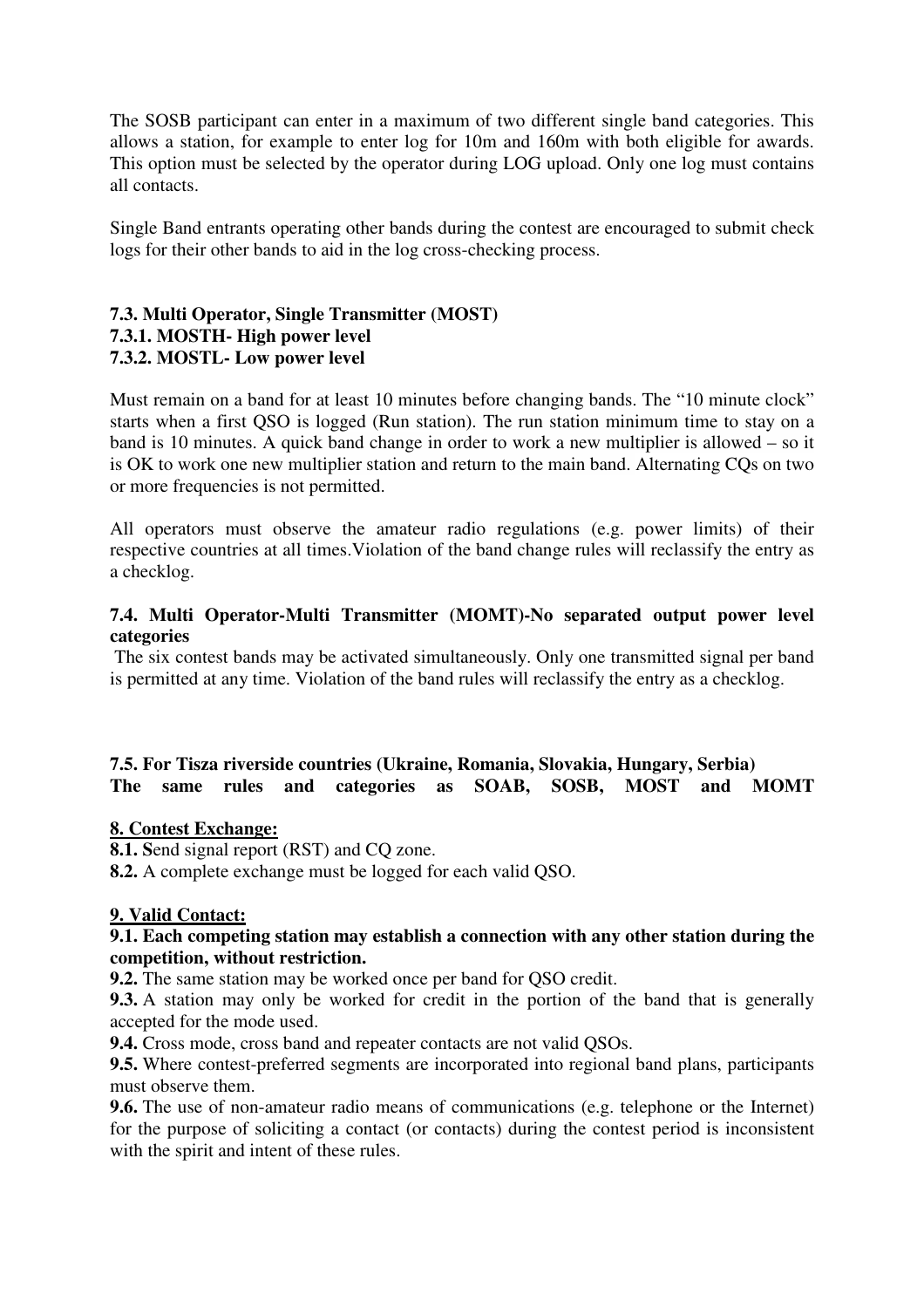**9.7.** Use of self-spotting techniques on packet or other mediums is inconsistent with the spirit and intent of these rules.

## **10. QSO Points for participants from NOT Tisza-riverside countries:**

**10.1. Contacts with Tisza-riverside country stations counts 10 points (it doesn't matter if this station is located in your own CQ zone or not).** 

**10.2. Contacts with other, not Tisza-riverside country stations:** 

**10.2.1.** Within your own CQ zone- **2 points**.

**10.2.2.** Contacts within your continent (but different CQ zone) count **3 points**.

**10.2.3.** Contacts with a different continent (DX) count **5 points**.

**10.2.4.** Connections to air- and water mobile stations (/AM, /MM) uniformly - **3 points**.

## **10.3. QSO Points for participants from the Tisza-riverside countries (UR, YO, OM, HA, YU):**

**10.3.1. The contacts with other stations from the Tisza riverside-countries are uniformly worth 1 (one) point (regardless of whether they are located in your own CQ zone or not). 10.4. Contacts with other, NOT Tisza-riverside country stations:** 

**10.4.1.** Within your own CQ zone - **2 points**.

**10.4.2.** Contacts within your continent (but different CQ zone) count **3 points**.

**10.4.3.** Contacts with a different continent (DX) count **5 points**.

**10.4.4.** Connections to air- and water mobile stations (/AM, /MM) uniformly **- 3 points.** 

## **11. Multipliers (for all contest participants):**

11.1. The total number of CQ zones worked on each band

11.2. Prefixes of Tisza riverside country stations worked on each band.

11.3. The Tisza riverside country stations can also count as CQ zone multiplier.

11.4. The /AM, /MM stations can also count as CQ zone multiplier.

**12. Final Scoring:** The total number of QSO points times the total number of multipliers worked.

## **13. Reporting:**

**13.1. 5-day log submission deadline**. Entries must be uploaded to the web app no later than 5 days after the end of the contest (in this year: 23.59 **UTC June 10, 2022**).

**13.2.** Electronic entries must conform to the Cabrillo file format. Any entry which has been generated using a computer (either during the contest or after the contest) must be uploaded via the Tisza cup contest web. Electronic files must use the entrant's callsign as the file name.

## **13.3. Only electronic logs are accepted! (www.tiszacup.eu)**

## **14. Log Checking:**

.

14.1. The competition is evaluated by a Contest Committee appointed by the organizers. The decision of the Committee is final and binding on everyone.

14.2. All logs are checked using custom software and human judgment.

## **14.3. The final result (callsign, operator(s), final score) will be listed in each competition category.**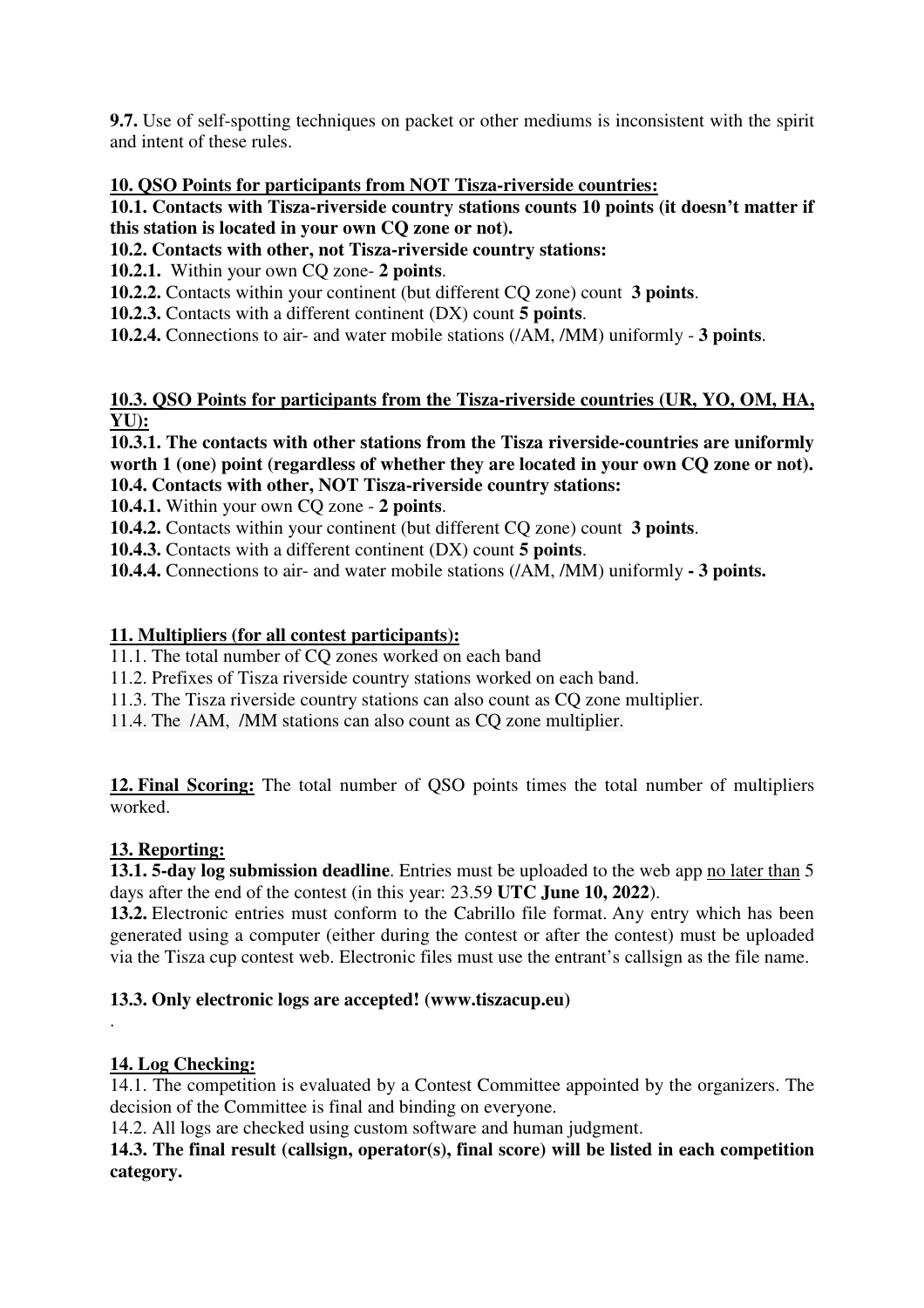## **14.4.The results of the competition in each competition category will be published by the competition committee on the website: WWW.TISZACUP.EU**

**14.5. Disqualification:** Any entry may be disqualified if the claimed score is reduced by more than 25%

**14.6.** Duplicate contacts are removed with no additional penalty.

**14.7.** Contacts with an incorrectly received exchange or call sign errors (BUST) or call signs not in the other log (NIL) are removed and receive a penalty of two times the QSO point value for that contact.

**14.8. Checklogs:** Entry submitted to assist with the log checking. The entry will not have a score in the results and the log will not be made public.

**14.9.** Information useful for the preparation and evaluation of the LOGs is given in point 16. of the competition notice

## **15. Awards:**

**A. Certificates:** Electronic certificates will be made available in pdf format for download for everyone who submits an entry.

**B. Plaques:** Plaques are awarded for top performance in a number of categories. View the current list of plaques and sponsors at web app. Only one plaque will be awarded per callsign. A station winning a plaque will not be considered for a sub-area award; the plaque will be awarded to the runner-up in that area.

**C. Special Awards:** The two Radio Clubs in Debrecen and the Council of Debrecen city also established a special award. The individual participants (single op, both Tisza riverside and other categories) with the highest points will be invited to spend the Carnival week (with his/her partner) in Debrecen city. The **Flower Carnival of Debrecen city** (20th of August, every year) and the related cultural and entertainment programs are famous far and wide. The special award includes the cost of weekly accommodation, meals and VIP entrance fees.

#### **15. Others:**

All the radios and antennas must be in physical contact with each other and within 500 meters radius.

Under the above mentioned conditions, remote operation is allowed.

Contacts that violate the 10-minute rule should not be deleted from the log, but marked with an X-QSO in the Cabrillo log. Contacts marked with the X-QSO do not result in penalty points.

Do not delete dupe contacts! If there is a valid contact to a station in the same band, it will be scored. It counts as zero (0) points without penalty point even if the received exchange is incorrect or the contact is not included in the other station's log.